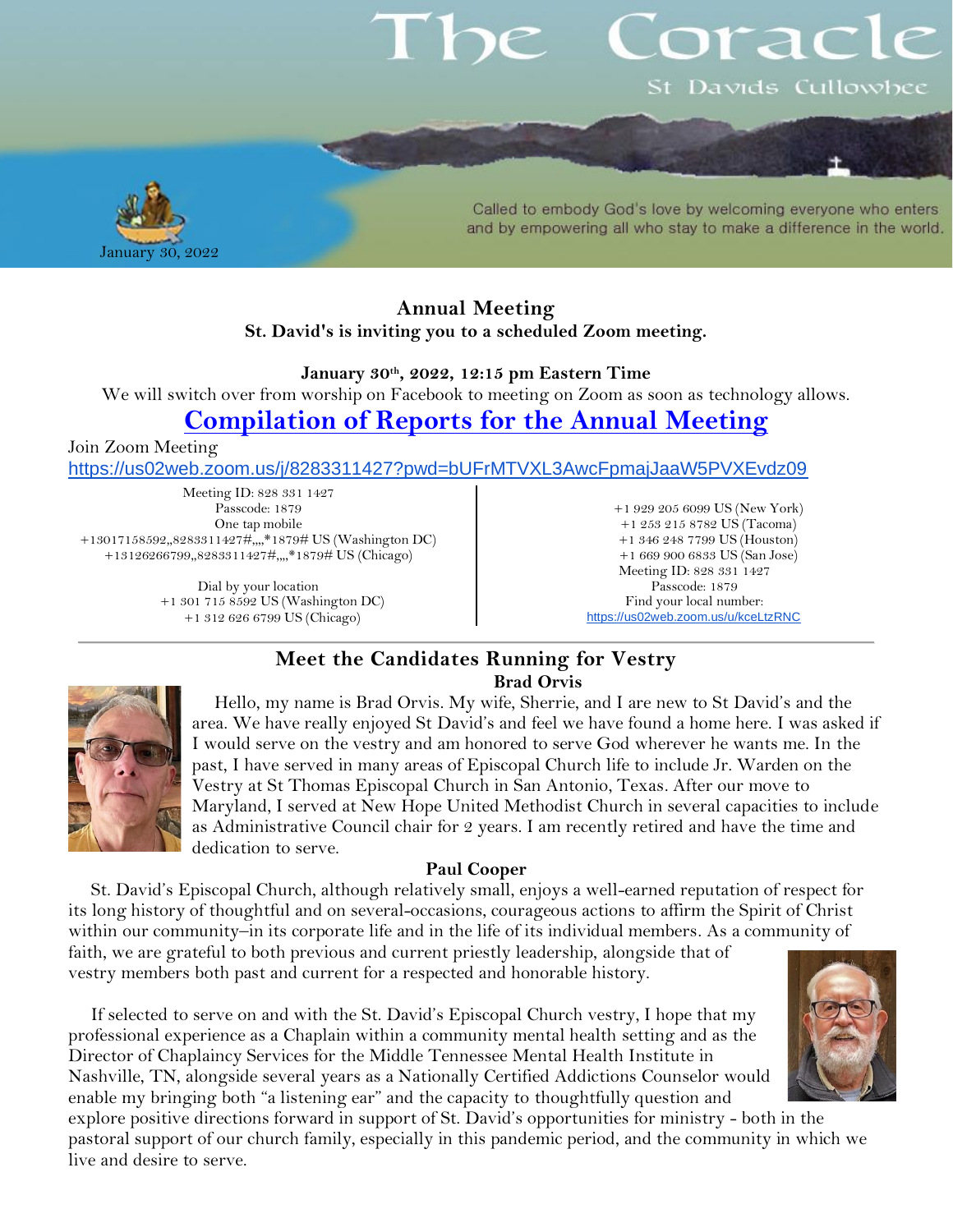# **Parish News & Notes**

Congratulations to Owen Yanik whose piece titled "Fortune Teller" was given a Gold Key Award in the category of Digital Art in the WNC Regional Scholastic Art Awards. She also received an Honorable Mention for her piece titled "A Witch's Bedside Table" (also in Digital Art). Winning work will be on display at the Asheville Art Museum January 24- March 3. The awards ceremony will premiere on YouTube Jan 29 (and be available for viewing after that, as well). [Asheville Art Museum](https://www.ashevilleart.org/event/2022-wnc-regional-scholastic-art-awards-ceremony-virtual/?fbclid=IwAR3AjXYRH7uhVo8ibeza4XAY4SaF8ajFfDawj1GpNkeivequ0SACMoiW8v4)



And congratulation to Mtr. Gaelyn on running her first half marathon last weekend.

## **Charlie's Challenge 2022 - [Jackson Neighbors in Need Annual Fundraiser](https://jacksonnieghborsinneed.us4.list-manage.com/track/click?u=e4ee452bf52c6dae6fe5f39d9&id=b4c1c7fc90&e=ba212b7a96)**

Click the above link for full information about the annual Charlie's Challenge fundraiser benefitting Jackson County Neighbor's in Need. Many St. David's members have attended this event in the past when it was a live event. It is being held online again this year due to the pandemic.

#### **Beware of Scammers!**

Please know that no member of the St. David's clergy or staff will ever contact the parish via email or text requesting money or gift cards! Please do not respond to or forward suspicious emails, and never give out your personal information to anyone over the internet or through email.

**Lake Logan Events <https://www.lakelogan.org/events/>**

**[Link for Diocesan Newsletter](https://files.ctctusercontent.com/bcd32219001/75075db9-7c0d-488e-ad4e-ddfa7bb70a84.pdf?rdr=true)**

**Beans & Rice**

Donations of rice and beans may be left in the large containers behind the front doors of the church to be distributed to Vecinos and families.



A sincere thank you from the editor for your submissions! News items and especially photos are always welcome. Let us know what you are up to or anything of interest to your parish friends. Send items to [Maggie Bowles.](mailto:magbowles@gmail.com)

HAPPENING AT ST. DAVID'S SUNDAYS 11:00 IN-PERSON AND FACEBOOK LIVE HOLY EUCHARIST RECTOR IN OFFICE WEDNESDAYS 7-8 PM EPISCOPAL CAMPUS MINISTRY AT WESTERN 9 (ECU@WCU) MEETS FOR COCOA, CONVO, AND COMPLINE-ALL STUDENTS ARE WELCOME MONDAYS AND WEDNESDAYS RECTOR IN OFFICE